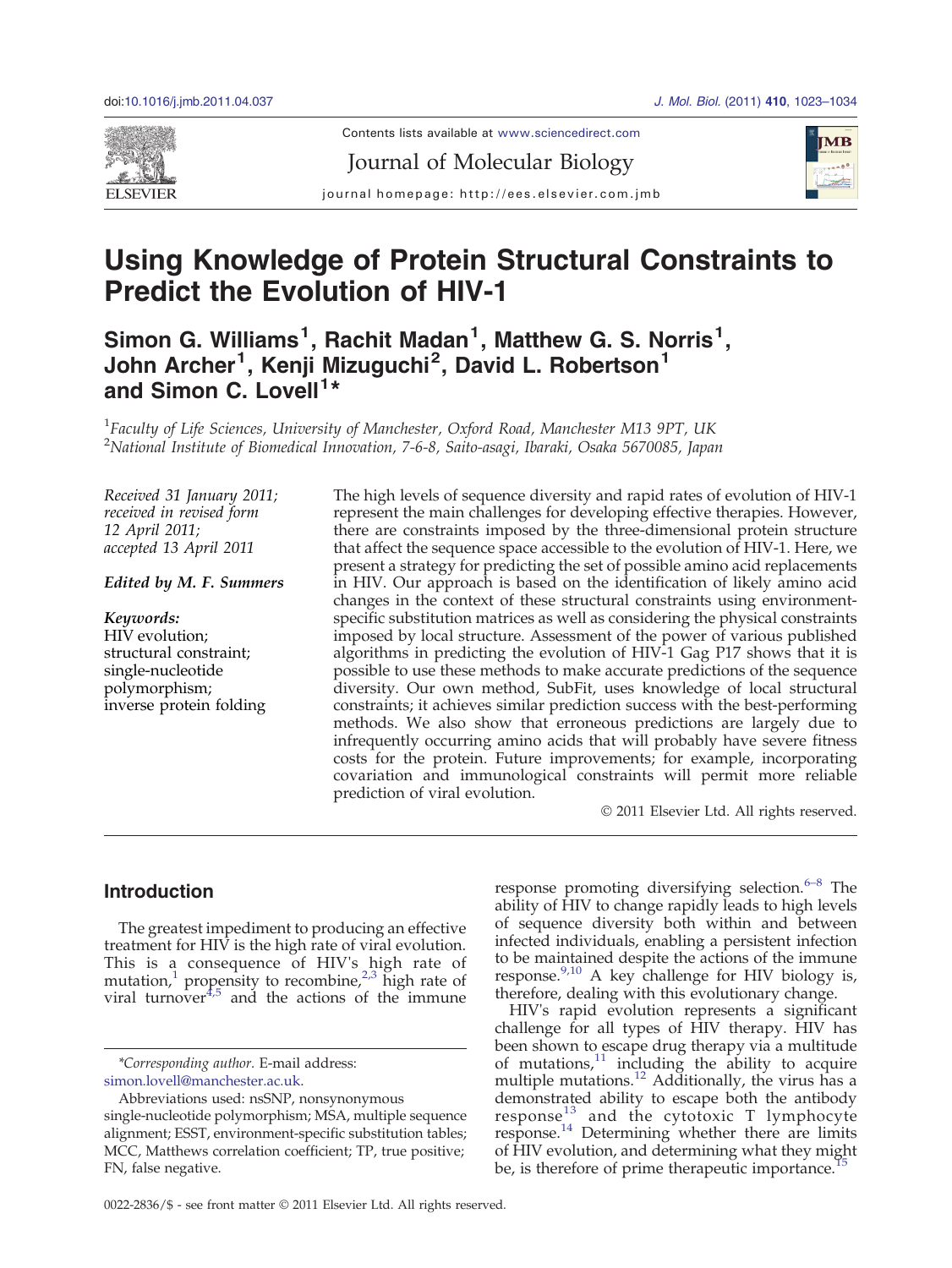Although the degree of sequence diversity is extremely high, we expect that there is an upper bound.[16](#page-9-0) Single-nucleotide mutations within genes have the potential to alter amino acids and may ultimately disrupt the structure and function of the encoded protein molecule. Structural constraints on protein evolution have been studied across a wide range of systems. The local structural environment of amino acid residues has been shown to strongly affect not only the degree of conservation observed, but also the entire pattern of substitutions $17,18$  and compatibility of amino acids in particular structural locations.<sup>[19](#page-10-0)</sup> In addition, functional sites within the protein add evolutionary constraints[.](#page-10-0)<sup>[20](#page-10-0)</sup> These analyses have been used to predict the likely relation-

ship between substitutions and disease.<sup>2</sup> The likely effect of a given substitution can be predicted from the known characteristics of [the](#page-10-0) structure and the particular side chain substituted.<sup>22-29</sup> Protein structural and functional constraints determine whether an amino acid altering change is neutral (of little or no fitness cost), prone to purifying selection (a high cost of fitness to the virus in terms of structure and/or function) or positively selected (immediately beneficial to viral fitness). Substitutions with a high "cost of fitness" would therefore be subject to purifying selection. Thus, the requirement to maintain the correct structure and function of the molecule imposes restrictions on which sites can change and the nature of the evolutionary change that can occur. For HIV proteins, we have previously found that the majority of sites are subject to evolutionary constraint, and this constraint derives in part from protein structure and function.<sup>[16](#page-9-0)</sup> This is the case even for env, which is the most mutable of HIV-1′s genes.

Many nonsynonymous single-nucleotide polymorphisms (nsSNPs) have been implicated in human disease phenotypes,<sup>[30](#page-10-0)</sup> and several studies have attempted to predict how these changes can alter protein function. These methods use various aspects of protein structure and/or sequence to determine whether a substitution will be tolerated.

Methods utilising protein sequence information $^{31,32}$  $^{31,32}$  $^{31,32}$ use multiple sequence alignments (MSAs) to determine the likelihood of substitutions based on the normalised probabilities or biochemical similarity between the mutants and wild-type amino acids. Structure-based methods use information such as solvent accessibility and location of known binding sites<sup>[23](#page-10-0)</sup> to determine the effect of a substitution, whilst neural networks $^{25,28}$  $^{25,28}$  $^{25,28}$  and support vector machines<sup>[27](#page-10-0)</sup> trained on mutagenesis data have also been used. Changes to protein stability caused by nsSNPs have been demonstrated to be a major factor in disease mechanisms[,](#page-10-0)<sup>[26](#page-10-0)</sup> and many *in silico* methods have been developed to estimate the change in folding free energy upon mutation.<sup>[24,29](#page-10-0)</sup> Although these algorithms have not been developed explicitly for the

1024 Predicting Viral Evolution

identification of nonacceptable snSNPs, they also provide a measure of how likely a substitution can be in terms of its influence on overall stability.

We propose that methods used to predict the effect of mutations on protein structure could be adapted to predict an upper bound on the diversity generated during the course of the evolution of rapidly evolving HIV-1 proteins. Here, in addition to determining the utility of such predictive methods, we also apply our own structural constraints-based method, SubFit, to determine the likely effects of nsSNPs. Our method takes an "inverse protein folding" approach; that is, it determines which sequences are compatible with a known structure. $33,34$ <sup>+</sup>Those residues that are compatible with a structure are those that can be substituted without compromising structural integrity to an extent that the folded state is destabilised. This can then be used to make predictions of the viable evolutionary trajectory of HIV-1.

The prediction of protein sequence evolution based on structural templates relies heavily on amino acid side-chain packing analysis and interpretation of interactions at the atomic level. Interactions between side chains are important for maintaining the stability of the protein as well as enabling correct folding of the molecule.<sup>[35,36](#page-10-0)</sup> Substitutions that alter the amino acid side chain, particularly in the core of the protein where the structure is well packed, will have an impact on the surrounding residues. They may lead to van der Waals overlaps (see [Fig. 1a](#page-2-0) for an example), or induce a conformational adjustment that may result in side-chain or main-chain movement of the protein leading to strained conformations with respect to local energy minima.<sup>[37](#page-10-0)</sup> Substitutions could also occur that introduce voids into the well-packed core, resulting in decreased protein stability.<sup>[38,39](#page-10-0)</sup> These potentially negative implications of amino acid substitutions will influence which residues can be accommodated at each position within a protein. Were the virus to synthesize proteins with these replacements, their presence may result in a fitness cost and, in extreme cases, possibly an unfolded nonfunctional protein. We hypothesise that such substitutions are infrequently observed in the genomes of viable viruses.

In order to understand this process, it is necessary to have accurate information in relation to the compatibility of amino acid side chains at each site within the structure. Environment-specific substitution tables  $(ESTs)^{17}$  $(ESTs)^{17}$  $(ESTs)^{17}$  account for the constraints of local structure on substitution probability and act to place limits on the number of residues that we predict can be accepted at each site. Such constraints have been shown to be important in determining evolutionary patterns in proteins. $40,41$  Surrounding sites will also influence the likelihood of an amino acid substitution, and therefore we additionally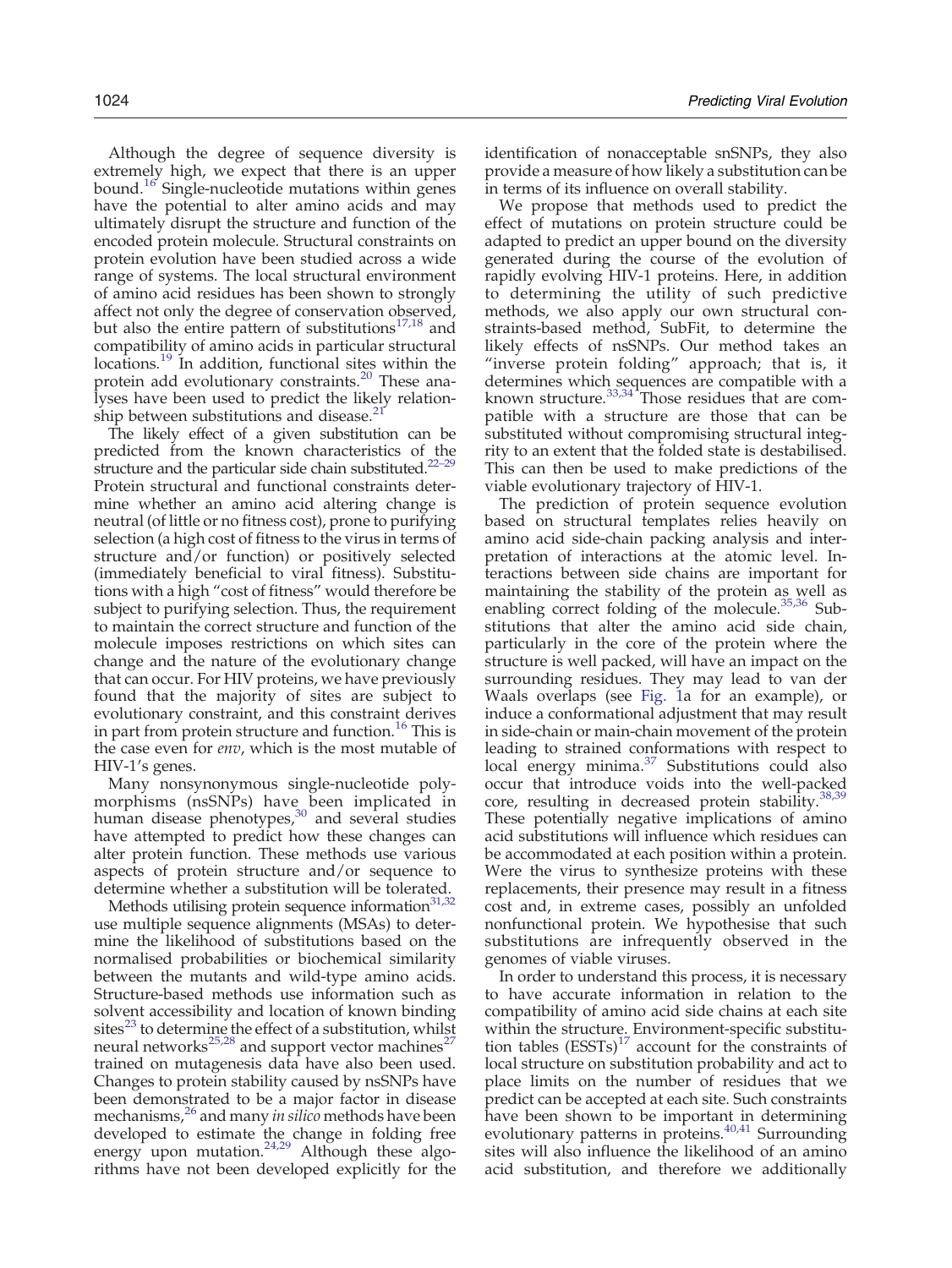<span id="page-2-0"></span>

Fig. 1. Predicting HIV evolution at individual sites using SubFit. (a) Matrix protein P17′s structure and illustration of the "goodness-of-fit" aspect of the method. Each site in P17 has every amino acid substituted computationally (b). In the inset, position 85 (leucine) is replaced with methionine (dark blue). In this conformation, the methionine has substantial van der Waals overlaps, as illustrated by the pink and yellow spikes, and so would be considered a constrained replacement. (b) The algorithm used for the predictive method. Proposed amino acid substitutions are first assessed for likelihood using the ESSTs. Acceptable

residues are then tested for goodness of fit. All low-energy side-chain conformations ("rotamers") are tested following energy minimization, and the molecular interactions between this residue and the rest of the protein are calculated with PROBE to determine the goodness of fit at a specific site. See [Methods](#page-8-0) for further details.

calculate a goodness-of-fit score for each substitution and integrate this to form our prediction of amino acid substitution (Fig. 1).

As a proof of concept we apply our strategy to HIV-1′s matrix protein, P17. P17 is processed from the Gag polyprotein and is associated with the inner viral membrane, having a number of functions essential for viral assembly and entry into the infected cell. $42$  We have chosen this protein primarily because of its known immunogenic importance[.](#page-10-0) $43,44$  Using our approach, we demonstrate that amino acid usage at individual sites is significantly constrained. Moreover, our method accurately predicts real viral diversity at the majority of sites in P17. We benchmark our method in a quantitative manner against a selection of published methods that use a variety of criteria to assess nsSNP viability and demonstrate that, to a certain extent, you can predict HIV evolution from knowledge of the constraints imposed by protein structure. Incorporation of further structural and functional information into our method has the potential to increase the accuracy of the predictions of viral evolution.

## Results

## Subtype B predictions

Genetic divergence between the various subtypes of HIV-1 will result in slight variations in both the sequence and the structural background of each position in the P17 proteins. Distinguishing "acceptable" from "unlikely" sequence variation will depend on the particular protein structure to which the method is applied. In addition, there is a

direct relationship between the predictive power of the approach and the genetic distance between the sequence to be predicted and that of the structure used. The available P17 crystal structure [Protein Data Bank (PDB) code  $1H\dot{I}W$ <sup>[45](#page-10-0)</sup> is from subtype B and, as such, is likely to be more accurate when used to predict the likely sequence variation in other subtype B sequences.

Predictive algorithms were assessed using the subtype B sequence and/or structure. Comparison of the amino acids predicted to be acceptable with those observed in the subtype B sequence alignment demonstrates performance of the various methods [\(Table 1\)](#page-3-0). We determine the accuracy of the method in terms of the sensitivity [true positive  $(TP)/true$  positive  $(TP) + false$  negative (FN)], specificity [true negative/true negative + false positive (FP)] and Matthews correlation coefficient<sup>[46](#page-10-0)</sup> (MCC) of predictions. In terms of sensitivity and specificity, there appears to be a trade-off with no one method excelling in both. Relatively high levels of specificity are obtained by some methods, but in many cases this is coupled with poor sensitivity, indicating an overly conservative set of acceptable amino acid predictions. The methods with the best MCC scores are SIFT, SNAP and our method SubFit. The sensitivity achieved by these methods range from 0.38 in SNAP to 0.65 in SubFit, indicating that the level of sequence divergence in the P17 protein is much more than these methods would predict to be viable.

Predictions using algorithms based on protein stability were initially made with substitutions leading to reduced stability disallowed ([Table 1\)](#page-3-0). This threshold is strict and prevents the prediction of many amino acids that may be viable. We varied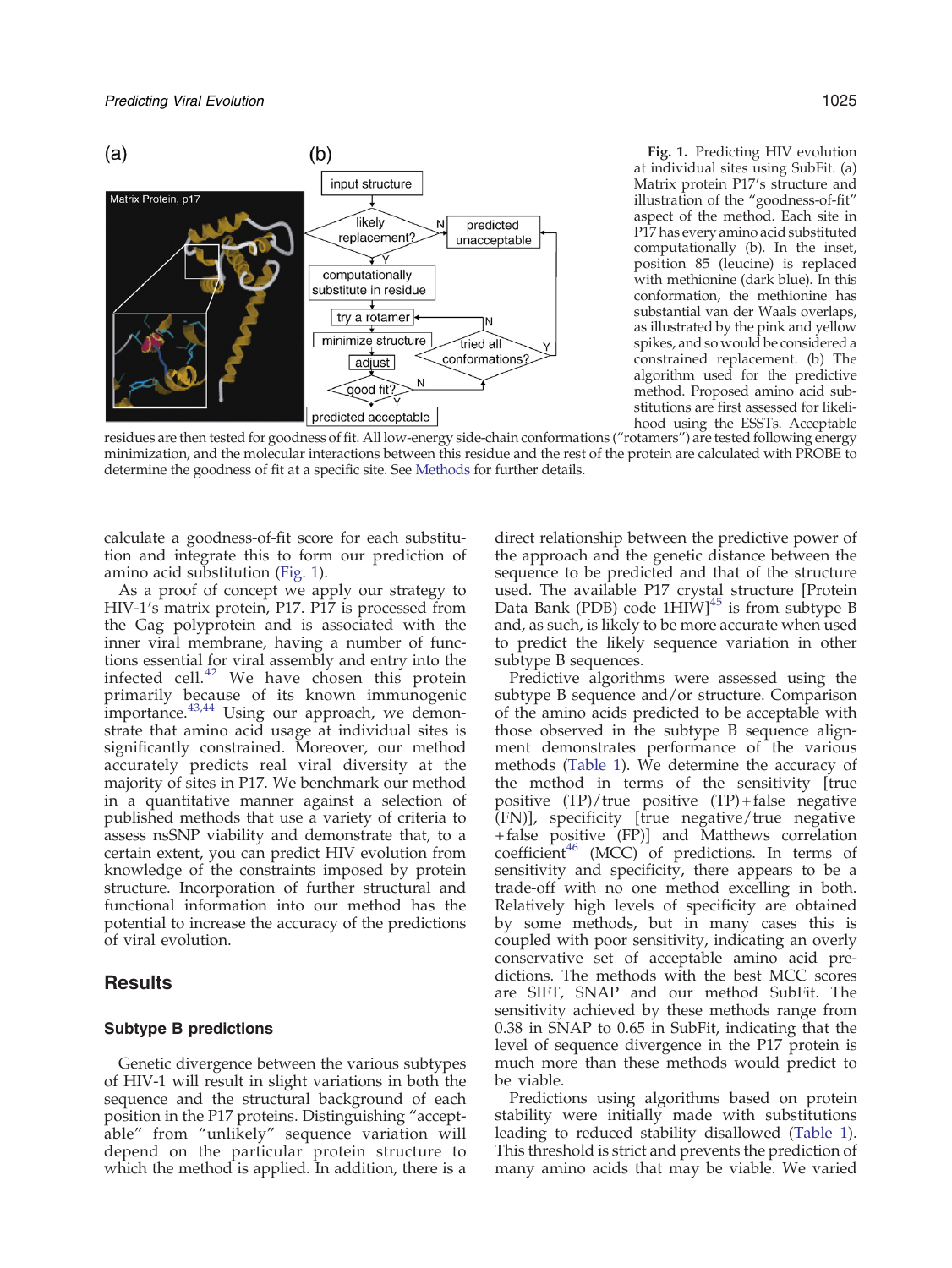| Method                         | Subtype B |      |     |     |      |      |            | Subtype C |           |      |     |      |           |            |
|--------------------------------|-----------|------|-----|-----|------|------|------------|-----------|-----------|------|-----|------|-----------|------------|
|                                | TP        | TN   | FP  | FN  | SN   | SP   | <b>MCC</b> | TP        | <b>TN</b> | FP   | FN  | SN   | <b>SP</b> | <b>MCC</b> |
| SubFit                         | 496       | 1220 | 218 | 266 | 0.65 | 0.84 | 0.51       | 374       | 1370      | 219  | 233 | 0.62 | 0.86      | 0.48       |
| FoldX <sup>a</sup>             | 365       | 1034 | 424 | 397 | 0.48 | 0.71 | 0.18       | 278       | 1208      | 341  | 373 | 0.43 | 0.78      | 0.21       |
| PoPMuSiC <sup>a</sup>          | 202       | 1337 | 121 | 560 | 0.27 | 0.92 | 0.25       | 189       | 1427      | 122  | 462 | 0.29 | 0.92      | 0.28       |
| MUpro <sup>a</sup>             | 158       | 1334 | 124 | 604 | 0.21 | 0.91 | 0.17       | 145       | 1414      | 135  | 506 | 0.22 | 0.91      | 0.19       |
| SDM <sup>a</sup>               | 596       | 482  | 953 | 169 | 0.78 | 0.34 | 0.11       | 628       | 444       | 1033 | 95  | 0.87 | 0.30      | 0.18       |
| Contact-dependent <sup>a</sup> | 274       | 1109 | 329 | 488 | 0.35 | 0.77 | 0.13       | 112       | 1538      | 11   | 539 | 0.17 | 0.99      | 0.33       |
| Align-GVGD                     | 463       | 969  | 466 | 302 | 0.61 | 0.68 | 0.27       | 542       | 999       | 478  | 181 | 0.75 | 0.68      | 0.40       |
| PolyPhen                       | 477       | 989  | 446 | 288 | 0.62 | 0.69 | 0.30       | 471       | 975       | 512  | 242 | 0.66 | 0.66      | 0.30       |
| <b>PMUT</b>                    | 322       | 1306 | 129 | 443 | 0.42 | 0.91 | 0.39       | 342       | 1292      | 441  | 125 | 0.73 | 0.75      | 0.41       |
| <b>SNAP</b>                    | 288       | 1375 | 60  | 477 | 0.38 | 0.96 | 0.44       | 437       | 1244      | 233  | 286 | 0.60 | 0.84      | 0.46       |
| <b>SIFT</b>                    | 395       | 1269 | 165 | 371 | 0.51 | 0.88 | 0.44       | 403       | 1330      | 148  | 319 | 0.56 | 0.90      | 0.50       |

<span id="page-3-0"></span>Table 1. Breakdown of predictions from each method for subtypes B and C

<sup>a</sup> Stability-based methods: predictions made with destabilizing substitutions disallowed. This strict threshold is explored further in the [Discussion](#page-5-0) and Supplementary Figs. 1 and 2.

this threshold for FoldX, PoPMuSiC and MUpro (Supplementary Fig. 1) as well as the contactdependent method (Supplementary Fig. 2) to demonstrate the prediction success over a range of stability thresholds.

## Subtype C predictions

SubFit is amongst the best-performing methods benchmarked (Table 1). In order to assess how well the methods perform in absolute terms, we have further characterised SubFit as an example of an accurately performing methodology. Following the subtype B predictions, we attempted to predict the sequence variation in subtype C of HIV-1 using SubFit with the subtype B reference structure (PDB code 1HIW). As the sequence differences between the subtype B structure and the subtype C protein being predicted increased, the number of sites incorrectly predicted also increased (Fig. 2). This demonstrates that increased divergence at specific sites alters the local structural environment and ultimately affects the sequence variation that can be accommodated. Therefore, to increase the accuracy of the bounding sequence variation in other subtypes, protein structures that are closely related to the sequence in question would have to be determined. To alleviate the subtype-specific limitations of the protein structure, we created an energy-minimized subtype C structural model using the subtype B structure as a template (see [Methods\)](#page-8-0). We repeated the analysis and found that using this subtype C structure resulted in significantly fewer sites not predicted  $(P<0.0001, t \text{ test})$  (Fig. 2). In the same way, the method performed worse when the modeled subtype C structure was used to predict subtype B sequence variation. When using the subtype C sequence and/or structure as input for the predictive methods, we obtain overall MCC scores similar to those achieved for subtype B.

## Prediction assessment

Using SubFit, we find that 106 positions out of 110 are predicted to change, that is they exhibit more than one residue per site ([Fig. 3](#page-4-0) and Supplementary Table 1). The mean number of predicted amino acids per site is 6, with the maximum being 13. To determine the accuracy of the predictions, we compare them to the number of residues observed at each site in the subtype B sequence alignment



Fig. 2. The relationship between genetic distance and accuracy of the method. The genetic distance between the subtype B protein sequence used and all other sequences in the subtype B and subtype C alignments are represented by Hamming scores. As the genetic distance between sequences increases, the number of sites not predicted increases. Predictions for subtype B sequences (circles) are shown to be more accurate than those for subtype C  $(x)$  when using the subtype B structure. However, when the subtype C modeled structure is used, reducing the genetic distance to subtype C sequences, the accuracy of predictions is improved (+).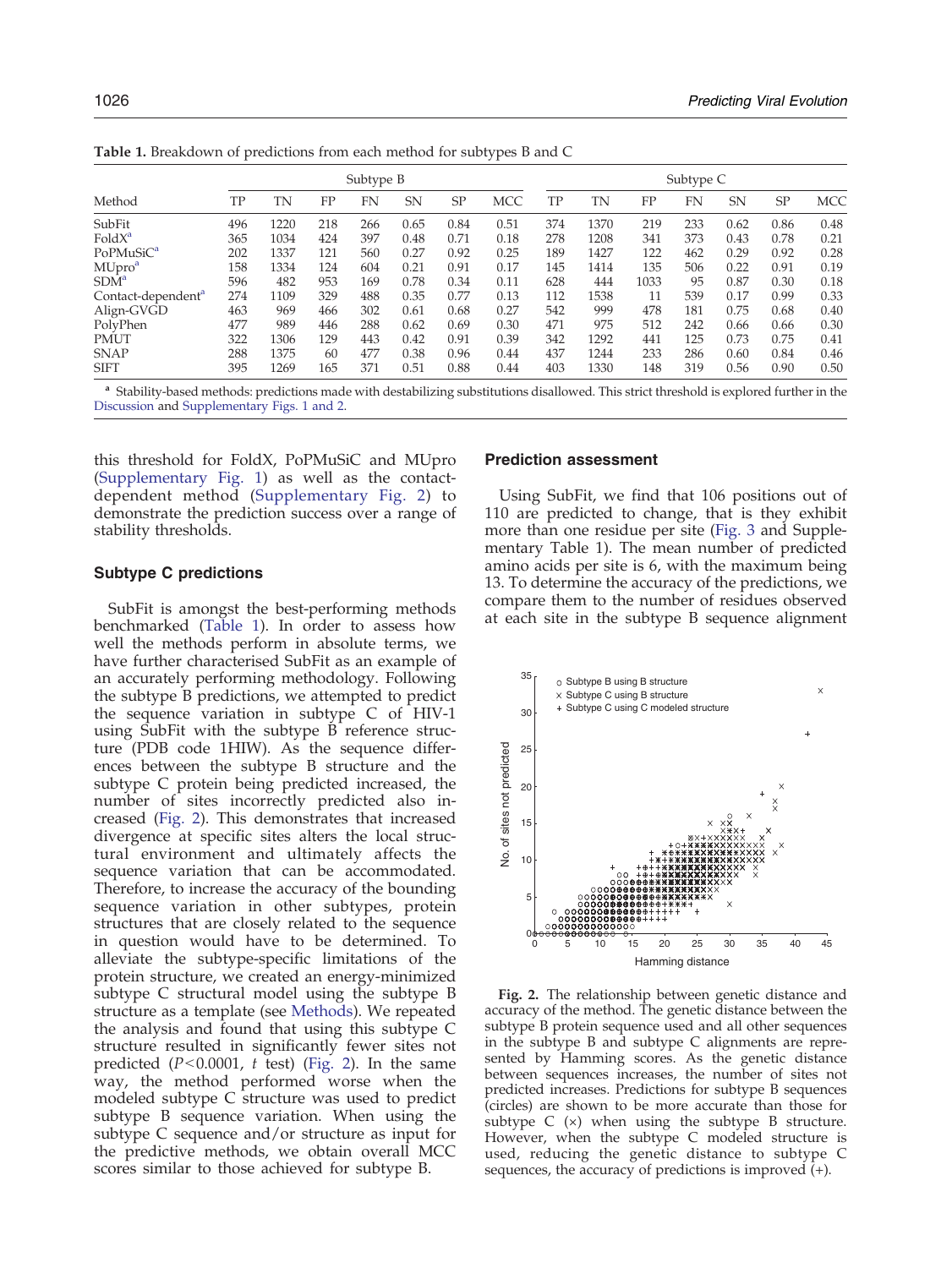<span id="page-4-0"></span>

Fig. 3. Bar chart depicting the frequencies of residues predicted (grey) and observed (black) at sites in P17 subtype B by SubFit. The observed data are taken from the alignment of 2128 unique HIV-1 subtype B sequences.

(Fig. 3). Of the 110 sites in the alignment, none contained an amino acid conserved in 100% of the sequences, with the mean number of amino acids per site being 7 and the maximum 15. Comparing the distribution of these observed residues to those predicted (Fig. 3), we find that they are not significantly different ( $P = 0.6$ , Mann–Whitney test); however, there is a tendency for the real data to include more amino acids than predicted (Figs. 3 and 4a). This underprediction of the sequence variation is a common feature of a number of the predictive methods used and is evident as lowsensitivity scores ([Table 1\)](#page-3-0) for both subtypes.

To investigate the statistical significance of our predictions, we assessed whether we correctly predict the residues at a site as compared with 10,000 random predictions (Supplementary Table 2). Despite the clear underprediction at the majority of sites (dark bars relative to light bars in Fig. 4a), sensitivity is greater than in random simulation per site  $(P<0.0001)$  (Supplementary Table 2). These values were statistically significant at 55% of sites  $(P<0.05$ , indicated above each site with white squares in Fig. 4a). The specificity per site (dark bars relative to light bars in Fig. 4b) was also significant over random simulation  $(P<0.0001)$ , with 54% of sites being statistically significant  $(P<0.05$ , indicated above each site with white squares in Fig. 4b).

Underprediction and the subsequent occurrence of FNs may be either methodological (i.e., due to simplifying assumptions in developing the method) or, alternatively, biological (i.e., due to features of the biological systems upon which we are making predictions). The main simplification is that we treat all sites independently. This could clearly lead to underprediction of diversity at some positions due to covariation between neighbouring sites, accommodating mutations that are not allowed by our method (see [Discussion\)](#page-5-0). An interesting feature of HIV-1 biology is the common generation of sequences that represent evolutionary dead ends and make no contribution to the ongoing infection within an individual. $47$  It is possible, therefore, that some sequences contain amino acids that may be considered irrelevant, as they would be so detrimental to the structure that viral fitness would be significantly reduced. If this is the case, then the FNs should occur at significantly lower frequencies than



Fig. 4. (a) The number of residues observed (total bar height). The proportion of these that are predicted by SubFit and observed (TP, black) and the proportion observed but not predicted (FN, light grey) are shown. Stars indicate sites inferred to be under the influence of positive selection. $(2)$ The number of residues not observed in the alignment (total bar height). The number of these not predicted and not observed (TN, black) and the number predicted but not observed (FP, light grey) are shown. In (a) and (b), the white squares denote sites with predictions significantly different from random  $(P<0.05)$ ; black boxes are insignificant.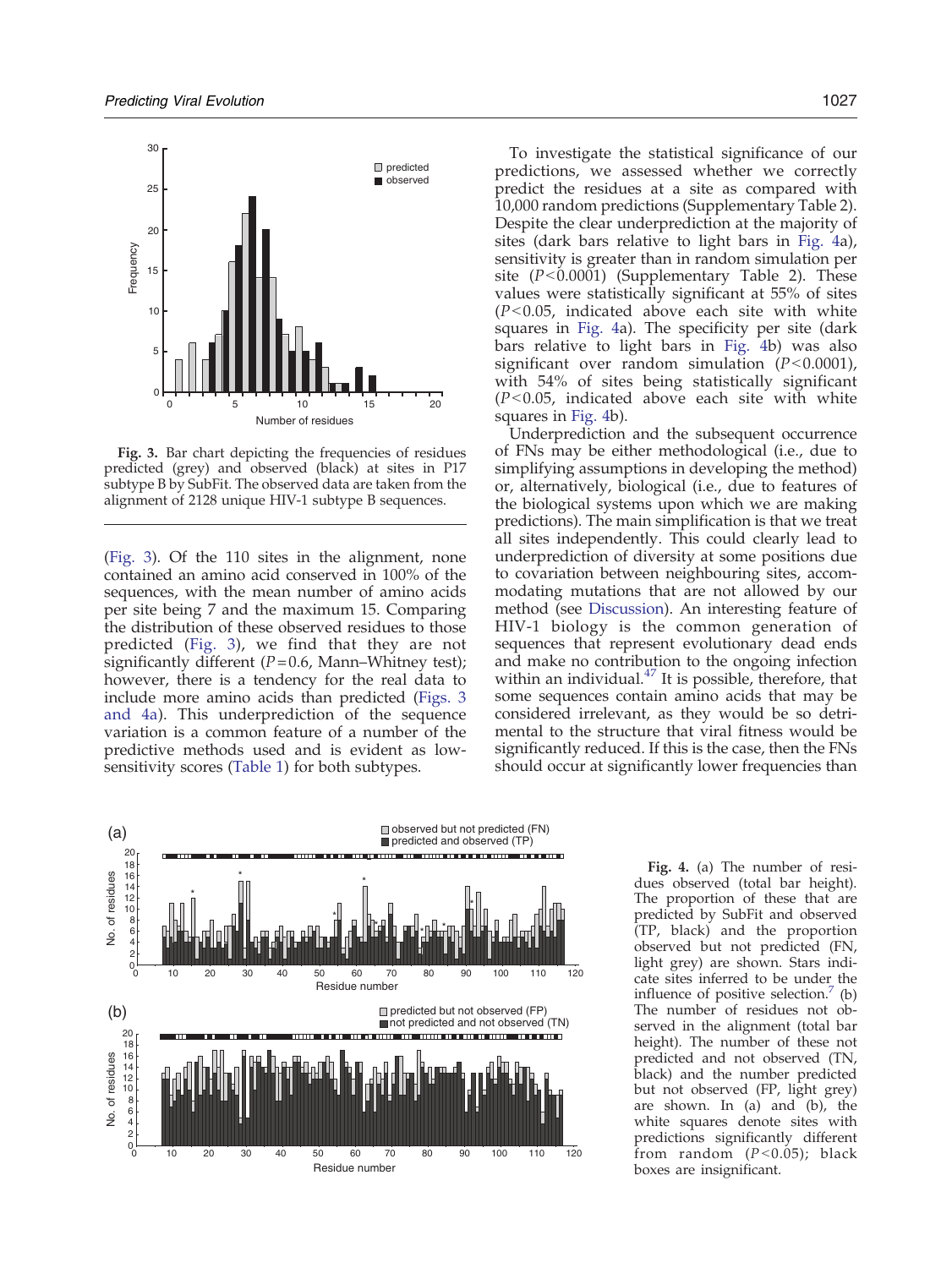<span id="page-5-0"></span>

those that are correctly predicted (TPs). We find this is the case with FNs occurring at significantly lower frequencies, 2% on average per site versus 98% for the TPs (Fig. 5;  $P<0.0001$ , Wilcoxon test). Indeed, of 554 amino acids that occur at a frequency of  $\leq 1\%$  in



Fig. 6. (a) The relationship between the number of same-chain interacting residues and number of FPs. (b) The relationship between the solvent accessibility per site and number of FPs.

Fig. 5. The summed amino acid frequencies of all predicted by Sub-Fit and observed residues (TP, light bars) versus all observed but not predicted by SubFit (FN, dark bars) at each site in P17.

the subtype B alignment, 44% fall into the FN category and were found to have a greater predicted destabilizing effect in FoldX (average  $\Delta\Delta G$  of 1.1 compared to 0.51 for low-frequency TPs;  $(P= 0.0044)$ , indicating that they are likely to be substitutions with large structural consequences for the protein.

In addition, underprediction at sites can be attributed to the action of positive selection. Of eight such sites previously identified in the P17 region, four correspond significantly to sites with high numbers of observed amino acids ([Fig. 4a](#page-4-0);  $P= 0.0019$ , Wilcoxon test) and occurrence of FNs. At these sites, sequence variation is high, and it is possible that more structurally disrupting amino acids are being sampled in an attempt to escape the immune response. At only one site (position 84) did our approach fail to predict the consensus residue (Fig. 5). This rare erroneous prediction arises from the consensus amino acid failing the ESST likelihood test. Other erroneous predictions can come about by failure of the goodness-of-fit test, presumably the result of the P17 structure having been solved for one sequence only and a problem that would be resolved with the availability of more P17 structures.

Overprediction of SubFit at certain sites leads to high FPs, where the sequence variation is less varied than we predict. Analysis of the structural environments demonstrates that FPs increase with solvent accessibility of the site and at positions with fewer intrachain contact interactions (Fig. 6). These sites are on the surface of the protein where our method predicts many amino acids are likely to be accommodated. It is a proportion of these sites that are under additional constraints that are not accounted for by SubFit.

## **Discussion**

Using algorithms for predicting the viability of nsSNPs in proteins, we have shown that it is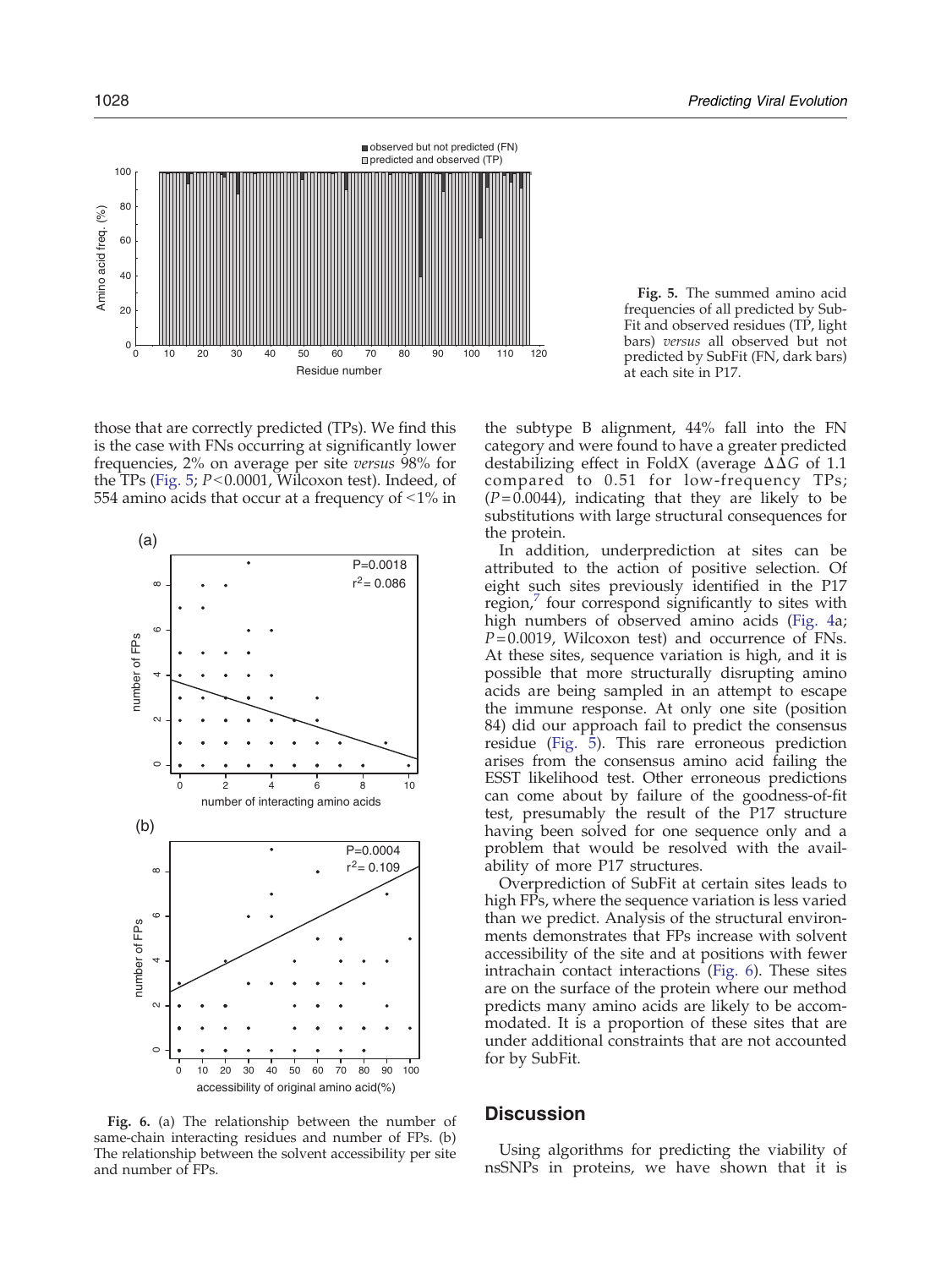possible to make useful predictions of the evolutionary divergence of HIV P17 proteins. Such methods were originally designed for the analysis of energetic effects of amino acid substitutions to predict phenotypic effects. We have shown that they can also be useful for predicting the upper bounds on HIV-1 evolution, as they are essentially determining which sequences are compatible with a known structure.

The predictive algorithms tested use a variety of sequence and structure-based principles and have varying success in predicting the observed sequence variation.

 $SIFT<sup>32</sup>$  $SIFT<sup>32</sup>$  $SIFT<sup>32</sup>$  an algorithm based on sequence homology, performs as well as any other method [\(Table 1](#page-3-0)). However, methods utilising sequence homology in this way will not necessarily identify amino acid changes with severe consequences for the protein structure but merely represent the sequence divergence that has already been observed within the family of proteins. Benchmarking the predictions using alignments of observed homologues becomes a rather circular process, and it is only due to the abundance of very low frequency amino acids in the alignment that predictions are not more accurate.

The Align-GVGD algorithm combines a positional conservation score generated from an MSA with a measure of the physicochemical differences between substituting amino acids. PolyPhen expands on this by creating a position-specific profile matrix based on an MSA and combines this with a variety of structure-based information. Features such as solvent accessibility, side-chain volume and B-factor of the site are considered and scored to predict the likelihood of the substitution. As with Align-GVGD, predictions are too permissive, and many substitutions are allowed that are likely to be constrained due to more complex structural interactions within the molecule. However, it should be noted that these methods are not trained on viral sequences, and their authors do not recommend them for this use.

Neural-network-based methods such as SNAP and PMUT perform comparatively well, but predictions include a high number of FNs for the subtype B data. A large number of factors are considered in their predictions including biochemical properties, local environment, chain flexibility, SWISS-PROT and Pfam information, PSI-BLAST profiles and sequence conservation. PMUT has been developed primarily with the aim of identifying disease-related SNPs in humans and potential sites for experimental mutagenesis. For these reasons, caution should be taken when this method is used to predict HIV evolution where certain substitutions may occur that push the boundaries of fitness to escape the immune response. Indeed, the high numbers of FNs included in the subtype B predictions indicates that many observed substitutions are classified as "non-neutral" or "pathological," suggesting that these are the more structurally damaging substitutions that may be detrimental to viral fitness.

Algorithms that predict the stability changes upon mutation such as  $FoldX.<sup>29</sup> MUpro.<sup>27</sup> PoPMUSi $C^{24}$$  $FoldX.<sup>29</sup> MUpro.<sup>27</sup> PoPMUSi $C^{24}$$  $FoldX.<sup>29</sup> MUpro.<sup>27</sup> PoPMUSi $C^{24}$$  $FoldX.<sup>29</sup> MUpro.<sup>27</sup> PoPMUSi $C^{24}$$  $FoldX.<sup>29</sup> MUpro.<sup>27</sup> PoPMUSi $C^{24}$$  $FoldX.<sup>29</sup> MUpro.<sup>27</sup> PoPMUSi $C^{24}$$  $FoldX.<sup>29</sup> MUpro.<sup>27</sup> PoPMUSi $C^{24}$$  $FoldX.<sup>29</sup> MUpro.<sup>27</sup> PoPMUSi $C^{24}$$  $FoldX.<sup>29</sup> MUpro.<sup>27</sup> PoPMUSi $C^{24}$$ and SDM<sup>[48](#page-10-0)</sup> were not designed to partition "likely" from "unlikely" amino acid substitutions and as such perform comparatively poorly when used in this manner ([Table 1\)](#page-3-0). In many cases, stability changes are likely to be subtle, and variations between the algorithms seem to either result in a trend of greatly overpredicting (many FPs) or underpredicting (many FNs). Here, substitutions that lead to a predicted decrease in stability, no matter how small, are deemed unacceptable. This assumption is likely to be somewhat flawed, as marginal decreases in stability can still result in correctly folded and functional proteins.<sup>[49](#page-10-0)</sup> We attempted to allow for this by varying the thresholds for acceptable stability changes in FoldX, PoPMuSiC and MUpro (Supplementary Fig. 1). The FoldX algorithm uses an energy function using data from protein engineering experiments; PoPMuSiC uses database-derived potentials based on solvent accessibility; and MUpro uses a support vector machine to determine protein stability changes. Despite these methodological differences, results are similar. Optimal MCC scores are achieved where stability thresholds are very strict, and so while they achieved very high specificity scores, sensitivity is very low and predictions are not useful. Allowing for a small decrease in stability upon substitution (0 to 1  $\Delta\Delta G$ ) increases sensitivity in all of these methods and suggests that marginally destabilizing substitutions are often observed in the p17 data. Even allowing for a decrease in stability, these methods do not perform as well as others when used to predict sequence variation. There is a marked trade-off between specificity and sensitivity in this destabilizing region (Supplementary [Fig. 1](#page-2-0)), indicating that there are many observed amino acids that cannot be partitioned correctly using stability alone. While many destabilizing substitutions can occur in this range, many cannot, and it is likely that other constraints will determine viability.

Interactions with surrounding amino acids will influence which substitutions are likely to occur. We implemented a contact-dependent energy-based method based on previous work by Bastolla et  $al$ .<sup>[50](#page-10-0)</sup> and Rastogi et  $a\overline{l}$ [.](#page-10-0)<sup>[51](#page-10-0)</sup> Here, the energy from interactions between neighbouring side chains is calculated, and the native structure and substituted structures are compared. We found that subtype B predictions are similar to those from other stabilitybased methods (Supplementary Fig. 2a). Excluding a substitution that results in a decreased overall interaction energy leads to many FNs and hence poor MCC score and confirms that many of the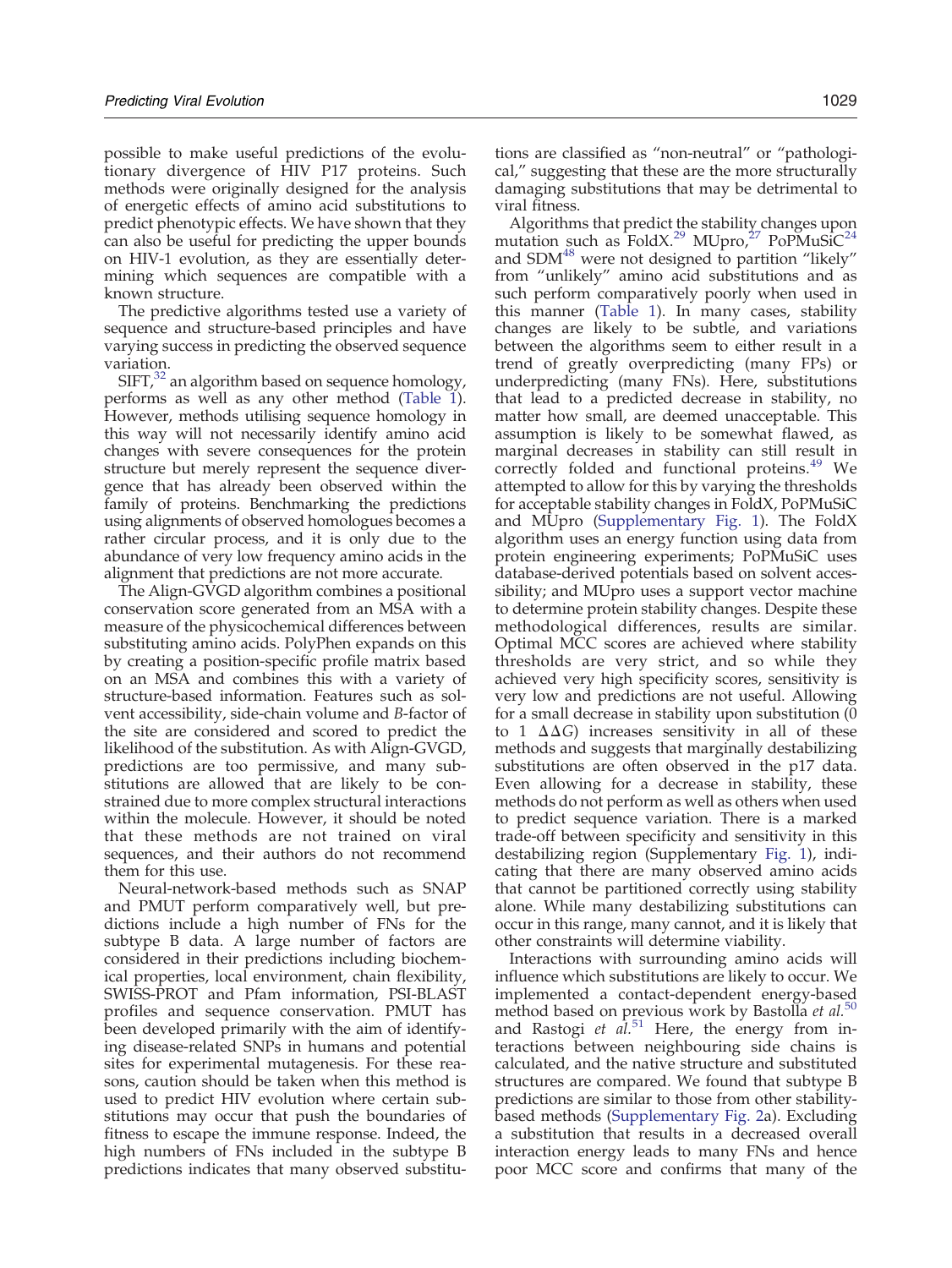observed substitutions may be less stable than the native structure. Subtype C predictions appear improved at this threshold ([Table 1\)](#page-3-0), but sensitivity is very low. The "native" subtype C structure is itself a model that has been energy–minimized, and therefore it is unlikely that a simple model structure featuring a substitution will have lower interaction energy. This algorithm was developed for calculating optimum energy conformations for protein folding. Adapting it to predict likely sequence variation on a site-by-site basis demonstrates that while many single substitutions decrease stability, segregating amino acids based on this can lead to poor predictions. However, the derived sequences tested here are based on single substitutions that may have not occurred. In addition, modeled structures from which contact maps are determined may not represent the lowest energy conformations; this highlights the potential problems in adapting this algorithm for sequence prediction.

Our own approach to predict the evolutionary change works because there are strong structural constraints acting on viral proteins such that the amino acids that can occur at individual sites are restricted.<sup>[16](#page-9-0)</sup> This link between sequence and structure imposes physical restrictions both on which sites will change and on the nature of the change that can occur; consequentially, structure affects the distribution of amino acids observed. As with all of the tested algorithms, there is a proportion of the observed sequence divergence that is not predicted [\(Fig. 3\)](#page-4-0). Analysis of these FNs reveals that they are largely due to the occurrence of very low frequency amino acids in the alignments ([Fig. 5\)](#page-5-0) and that these substitutions are likely to have a greater destabilizing effect on the protein than low-frequency TPs. The nature of our method predicts that these residues are likely to be evolutionarily irrelevant, as their presence would result in severe fitness consequences and possibly unfolded proteins. Conversely, those amino acids correctly predicted to be present are found at much higher frequencies and represent the possible sequence and structural evolution within the limits of structural integrity.

Other erroneous predictions are FPs, where sites appear to be more conserved than we predict. Analysis of these sites reveals that there is a tendency to overpredict the variation at sites on the surface of the protein that make few same-chain interactions [\(Fig. 6](#page-5-0)). At these sites, there are likely to be additional constraints that restrict the sequence variation that are not accounted for by our method. HIV proteins, including P17, are known to have many interactions with human proteins.<sup>[52,53](#page-10-0)</sup> It is therefore likely that certain sites, more likely on the surface of the protein, will be constrained due to these interactions leading to overprediction.

SubFit allows limited backbone flexibility due to the energy-minimization step following replacement of the rotameric side chains. This movement from energy minimization is small but likely to accurately represent the subtle backbone movements that occur following amino acid substitutions.<sup>[54](#page-11-0)</sup> The importance of subtle structural variations to our method is demonstrated in [Fig. 2.](#page-3-0) Subtype C predictions improve when a minimized modeled subtype C structure is used, highlighting the importance of local structural movements in determining amino acid acceptance. It has previously been suggested that approaches that combine a free-to-move backbone with energy minimization can often be far too permissive, $2^2$  predicting that an inappropriately wide range of residues are compatible with the structure. In our case, we err on the side of conservative prediction. However, it is possible that the underprediction of diversity at some sites ([Fig. 3](#page-4-0)) is due in part to this simplifying assumption.

The structural constraints-based method is conservative in that it is identifying replacements with severe fitness consequences (those having consequences for folding), whereas many mutations that will have consequences for fitness might not be considered constrained by our method. These may include the so-called "cost-of-fitness" residue  $\frac{r}{55}$ placements associated with escape mutations, $55$ which, although associated with fitness decrease relative to wild-type, can have higher fitness in the context of the immune response. We have investigated replacements that have been reported to be associated with fitness in P17. $56,57$  All of these fall into our predicted and observed set of amino acid residues, although at relatively low frequencies: E17K, 0.8% frequency; K26R, 6.8%; and Q28H, 0.3%. Despite our sample being small, this observation is consistent with our assertion that the method is identifying residues with dramatic consequences for folding. To check this, we also looked at the replacement, K30M, which had been associated with SIVcpz and, as a probable reversion, with subtype  $C^{58}$  $C^{58}$  $C^{58}$  Thus, we would expect this to be predicted as a constrained amino acid for HIV-1 and we find this is the case.

The inclusion of additional constraints at functional sites, $42$  the requirement to maintain binding interfaces,  $20$  and the intra- and intermolecular interaction[s](#page-9-0)<sup>[18](#page-9-0)</sup> will place further limits on the change that can occur in proteins and could be incorporated into future predictions. Additionally, more complex evolutionary models have taken tertiary structure into account to model substitutions based on site interdependence. $50,59$  The quantification of these additional constraints on viral evolution will permit, with even greater accuracy than achieved here, the prediction of the evolutionary trajectory of HIV at specific sites.

Despite its current limitations, our approach based on prediction of structurally significant amino acid replacements is the first attempt to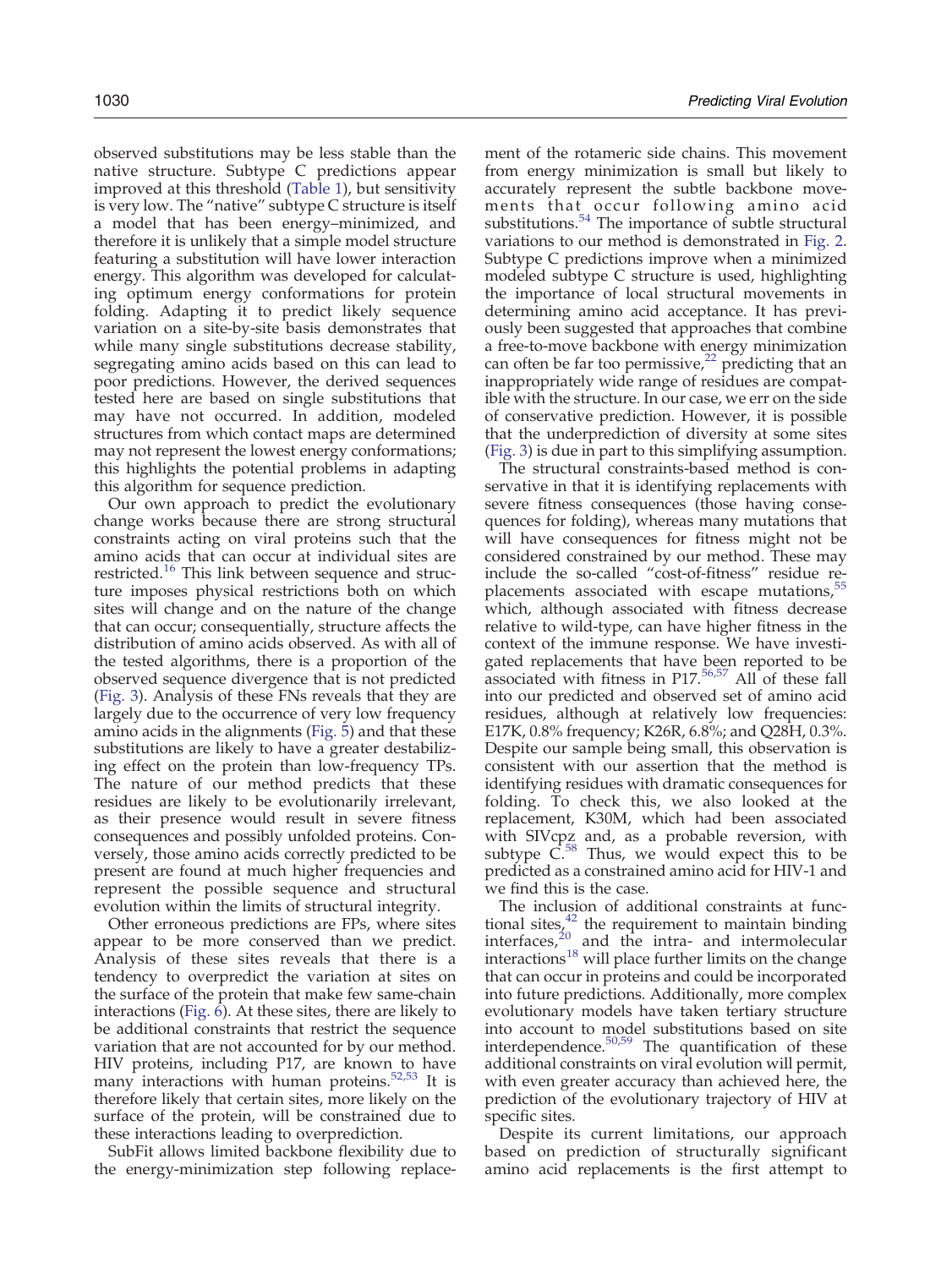<span id="page-8-0"></span>predict the limits of viral evolution. Crucially, the high cost-of-fitness mutations associated with [im](#page-11-0)mune escape require compensatory mutations.<sup>60-62</sup> Indeed, it is the occurrence of compensatory mutation that changes an amino acid's replacement from improbable to probable. Thus, understanding in greater detail the nature of compensatory covariation in terms of both intra- and intermolecular interactions will permit the prediction of these important evolutionary changes. Ultimately, an indepth understanding of the limits of HIV's ability to change will aid understanding of immune escape, drug resistance and design of any future vaccine.

## Methods

#### P17 protein structures

The protein structure 1HIW was selected from the PDB<sup>[63](#page-11-0)</sup> as being representative of HIV-1's matrix protein, P17<sup>[45](#page-10-0)</sup> in subtype B. The subtype C model structure was generated using Modeller<sup>[64](#page-11-0)</sup> with 1HIW as a template. The comparative model was subjected to energy minimisation using limited-memory L-BFGS minimization to a root-<br>mean-square (RMS) gradient of 0.1 kcal mol<sup>−1</sup> Å<sup>−1</sup> using the charmm27 force field<sup>65</sup> as implemented in Tinker.<sup>[66](#page-11-0)</sup> Hydrogen atoms were added to the structure in optimum positions using REDUCE.<sup>67</sup>

## Substitution matrices

Substitution tables were used to further filter the predicted amino acids at each position in the structure. Replacement tables were used in order to account for propensity issues such as the likelihood of buried charges and exposed hydrophobic side chains, which would not be taken into account in predictions using goodness of fit alone. ESSTs were created using alignments from the HOMSTRAD database $^{68}$  $^{68}$  $^{68}$  (16 August 2010). The structural environment of each amino acid position was calculated using the program JOY,<sup>69</sup> and structural alignments of homologous families were selected with a percent sequence identity of  $>85\%$ . Sixty-four environment-specific substitution tables<sup>[17,18](#page-9-0)</sup> were generated, utilising secondary structure (helix, sheet, coil, positive phi), solvent accessibility [accessible  $($ >7% of its side-chain area accessible to a 1.4 Å probe) or buried] and hydrogen bonding to local side chains and main chains (eight classes). Substitution tables were<br>calculated using the SEQSUBST program.<sup>[70,71](#page-11-0)</sup> The percent sequence identity cutoff of  $>85\%$  was applied, as this results in substitution tables that most accurately describe the level of sequence divergence observed in the P17 sequence alignment. The likelihood of each of the amino acids occurring at these structural positions was assessed using the replacement tables, and any residue with a log-odds score of greater than −11 was deemed suitable for replacement in the structure. This threshold was used as it was found to achieve optimal predictions; however, results were found to be largely insensitive to this cutoff (Supplementary Fig. 3).

#### Goodness of fit

Each position within the protein structure was analyzed by computational replacement of the existing side chain to all other amino acid side chains using a rotamer library.<sup>7</sup> In order to allow some flexibility of the backbone after each rotamer substitution, the structure was energy minimized to an RMS gradient of 0.1 kcal mol<sup>−1</sup>  $\AA^{-1}$ using the charmm27 force field<sup>[65](#page-11-0)</sup> in Tinker.<sup>[66](#page-11-0)</sup> The goodness of fit of these substituted amino acids was then assessed. $22$  The side chains of each amino acid were rotated in steps of  $5^\circ$  around each of their  $\chi$  angles to known rotamer boundaries in order to optimise efficiency and minimize computational time. After each rotation step, all-atom contact measurements were carried out using  $PROBE<sup>37</sup>$  $PROBE<sup>37</sup>$  $PROBE<sup>37</sup>$  to assess how well the residue would fit within the local structure of the molecule in the given conformation. PROBE uses the rolling probe algorithm<sup>[73](#page-11-0)</sup> to recognize regions where steric clashes between atoms occur. Once this had been done for all amino acids at a particular position, those residues were selected with PROBE score greater than −1.<sup>[74](#page-11-0)</sup> These were amino acids with at least one rotameric conformation that did not cause steric clashes within the existing local protein structure. We predict that replacements of these residues into the structure would not cause local structural disruption and are, therefore, more likely to occur than replacements requiring the local structural environment to shift in order to accommodate them.

Amino acids within the cutoffs of the ESSTs scores and goodness of fit formed our predicted set of residues for each site in the protein structure [\(Fig. 1b](#page-2-0)). These are amino acids that, if substituted into the protein, would cause minimal structural disruption.

#### Data sets

HIV-1 sequences for which a near full-length genome is available were downloaded from the LANL HIV Sequence Database†. Sequences corresponding to P17 were extracted, translated to amino acids and aligned using Muscle.<sup>[75](#page-11-0)</sup> For subtype B, this resulted in a data set of 2128 aligned sequences after strains with identical names and nonsense mutations were removed. Sites that included more than 95% gaps were removed from all amino acid sequence alignments. Sequences as subtype C were also downloaded and processed, resulting in 1945 sequences for analysis. These alignments were used to assess how well the predictive methods matched the observed data. The overall percentage sequence identity in the alignments was 86% and 85% for subtype B and subtype C, respectively.

#### Parameters for other predictive methods

#### Contact-dependent method

Model structures of all possible substitutions at each position were generated using Modeller.<sup>[64](#page-11-0)</sup> Contact maps were calculated with all amino acid side-chain heavy

<sup>†</sup> <http://www.hiv.lanl.gov>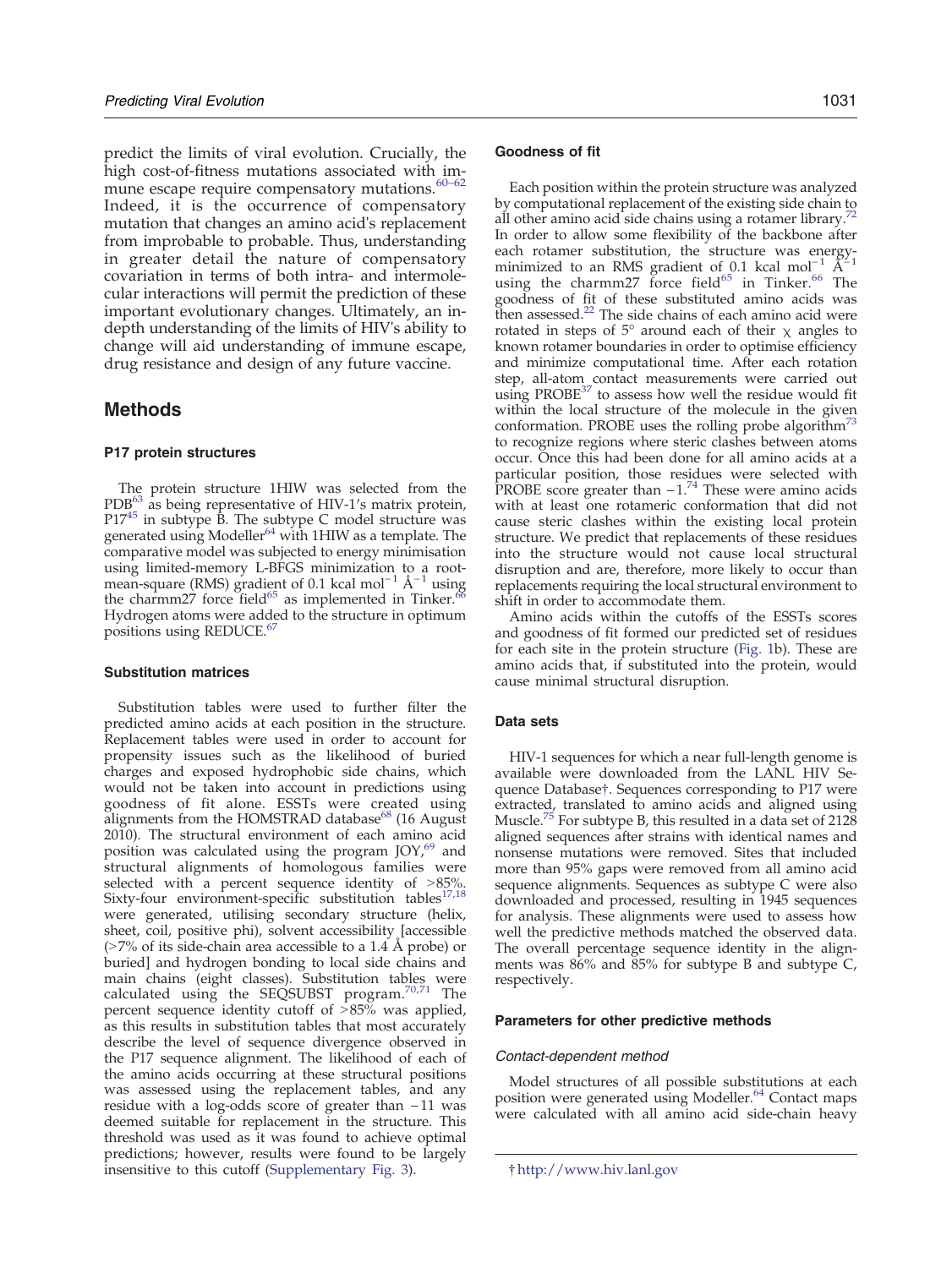<span id="page-9-0"></span>atoms within 4.5 Å considered interacting. The effective free energy of each model structure was calculated by summing the interaction energy of all contacting residues.<br>The interaction matrix used was derived by Bastolla *et al.* [50](#page-10-0) and has been implemented in this way by Rastogi et  $al$ .<sup>[51](#page-10-0)</sup> It is an optimized energy function based on the maximization of the thermodynamic average of the overlap between protein native structures and a Boltzmann ensemble of alternative structures. The total free energy of contact interactions (in units of  $k_B T$ ) of the substituted proteins was compared to that of the native protein. Supplementary Fig. 2 shows the variation of the threshold with prediction accuracy.

## Other methods

SIFT (version  $4.0.3$ )<sup>[32](#page-10-0)</sup> was run by submitting the sequence of the subtype B and subtype C proteins with known structure. The high-quality Uniprot–SwissProt 56.6 database was selected to search for homologous sequences to avoid potentially nonfunctional HIV proteins present in trEMBL from affecting the predictions. The PSI-BLAST generated alignment from SIFT was then used as<br>the inp<u>u</u>t for Align-GVGD.<sup>[31](#page-10-0)</sup> Sequences were submitted to  $PMUT^{25}$  $PMUT^{25}$  $PMUT^{25}$  and the small neural network was selected, as suggested for nonhuman mutations. The reference P17 sequence was also submitted to PolyPhen<sup>[76](#page-11-0)</sup> and  $SNAP^{28}$  $SNAP^{28}$  $SNAP^{28}$ using default settings.

PoPMuSiC (version 2.0)<sup>[29](#page-10-0)</sup> was run using the systematic approach given the PDB code 1HIW for subtype B and the modeled PDB structure for subtype C. FoldX (v3.0 Beta5.1)<sup>[24](#page-10-0)</sup> was downloaded and run with default parameters. MUpro  $(v1.1)^{27}$  $(v1.1)^{27}$  $(v1.1)^{27}$  was downloaded and run using the regression model over all substitutions. SDM<sup>48</sup> was run by submitting both the wild-type PDB files and those containing the mutant amino acids.

Supplementary materials related to this article can be found online at [doi:10.1016/j.jmb.2011.04.037](http://dx.doi.org/10.1016/j.jmb.2011.04.037)

# Acknowledgements

S.G.W. and J.A. were supported by Engineering and Physical Sciences Research Council and Biotechnology and Biological Sciences Research Council studentships, respectively.

# **References**

- 1. Gao, F., Chen, Y., Levy, D. N., Conway, J. A., Kepler, T. B. & Hui, H. (2004). Unselected mutations in the human immunodeficiency virus type 1 genome are mostly nonsynonymous and often deleterious. J. Virol. 78, 2426–2433.
- 2. Robertson, D. L., Hahn, B. H. & Sharp, P. M. (1995). Recombination in AIDS viruses. J. Mol. Evol. 40, 249–259.
- 3. Jetzt, A. E., Yu, H., Klarmann, G. J., Ron, Y., Preston, B. D. & Dougherty, J. P. (2000). High rate of recombination throughout the human immunodeficiency virus type 1 genome. J. Virol. 74, 1234–1240.
- 4. Ho, D. D., Neumann, A. U., Perelson, A. S., Chen, W., Leonard, J. M. & Markowitz, M. (1995). Rapid turnover of plasma virions and CD4 lymphocytes in HIV-1 infection. Nature, 373, 123–126.
- 5. Wei, X., Ghosh, S. K., Taylor, M. E., Johnson, V. A., Emini, E. A., Deutsch, P. et al. (1995). Viral dynamics in human immunodeficiency virus type 1 infection. Nature, 373, 117–122.
- 6. Wolinsky, S. M., Korber, B. T., Neumann, A. U., Daniels, M., Kunstman, K. J., Whetsell, A. J. et al. (1996). Adaptive evolution of human immunodeficiency virus-type 1 during the natural course of infection. Science, 272, 537–542.
- 7. Yang, W., Bielawski, J. P. & Yang, Z. (2003). Widespread adaptive evolution in the human immunodeficiency virus type 1 genome. J. Mol. Evol. 57, 212–221.
- 8. Choisy, M., Woelk, C. H., Guegan, J. F. & Robertson, D. L. (2004). Comparative study of adaptive molecular evolution in different human immunodeficiency virus groups and subtypes. J. Virol. 78, 1962–1970.
- 9. Ciurea, A., Hunziker, L., Martinic, M. M., Oxenius, A., Hengartner, H. & Zinkernagel, R. M. (2001). CD4<sup>+</sup> T-cell–epitope escape mutant virus selected in vivo. Nat. Med. 7, 795–800.
- 10. Draenert, R., Le Gall, S., Pfafferott, K. J., Leslie, A. J., Chetty, P., Brander, C. et al. (2004). Immune selection for altered antigen processing leads to cytotoxic T lymphocyte escape in chronic HIV-1 infection. J. Exp. Med. 199, 905-915.
- 11. Rhee, S. Y., Gonzales, M. J., Kantor, R., Betts, B. J., Ravela, J. & Shafer, R. W. (2003). Human immunodeficiency virus reverse transcriptase and protease sequence database. Nucleic Acids Res. 31, 298–303.
- 12. Molla, A., Korneyeva, M., Gao, Q., Vasavanonda, S., Schipper, P. J., Mo, H. M. et al. (1996). Ordered accumulation of mutations in HIV protease confers resistance to ritonavir. Nat. Med. 2, 760–766.
- 13. Wei, X., Decker, J. M., Wang, S., Hui, H., Kappes, J. C., Wu, X. et al. (2003). Antibody neutralization and escape by HIV-1. Nature, 422, 307-312.
- 14. Leslie, A. J., Pfafferott, K. J., Chetty, P., Draenert, R., Addo, M. M., Feeney, M. et al. (2004). HIV evolution: CTL escape mutation and reversion after transmission. Nat. Med. 10, 282–289.
- 15. McMichael, A. J. (2006). HIV vaccines. Annu. Rev. Immunol. 24, 227–255.
- 16. Woo, J., Robertson, D. L. & Lovell, S. C. (2010). Constraints on HIV-1 diversity from protein structure. J. Virol. 84, 12995–13003.
- 17. Overington, J., Donnelly, D., Johnson, M. S., Sali, A. & Blundell, T. L. (1992). Environment-specific amino acid substitution tables: tertiary templates and prediction of protein folds. Protein Sci. 1, 216–226.
- 18. Overington, J., Johnson, M. S., Sali, A. & Blundell, T. L. (1990). Tertiary structural constraints on protein evolutionary diversity: templates, key residues and structure prediction. Proc. Roy. Soc. London Ser. B, 241, 132–145.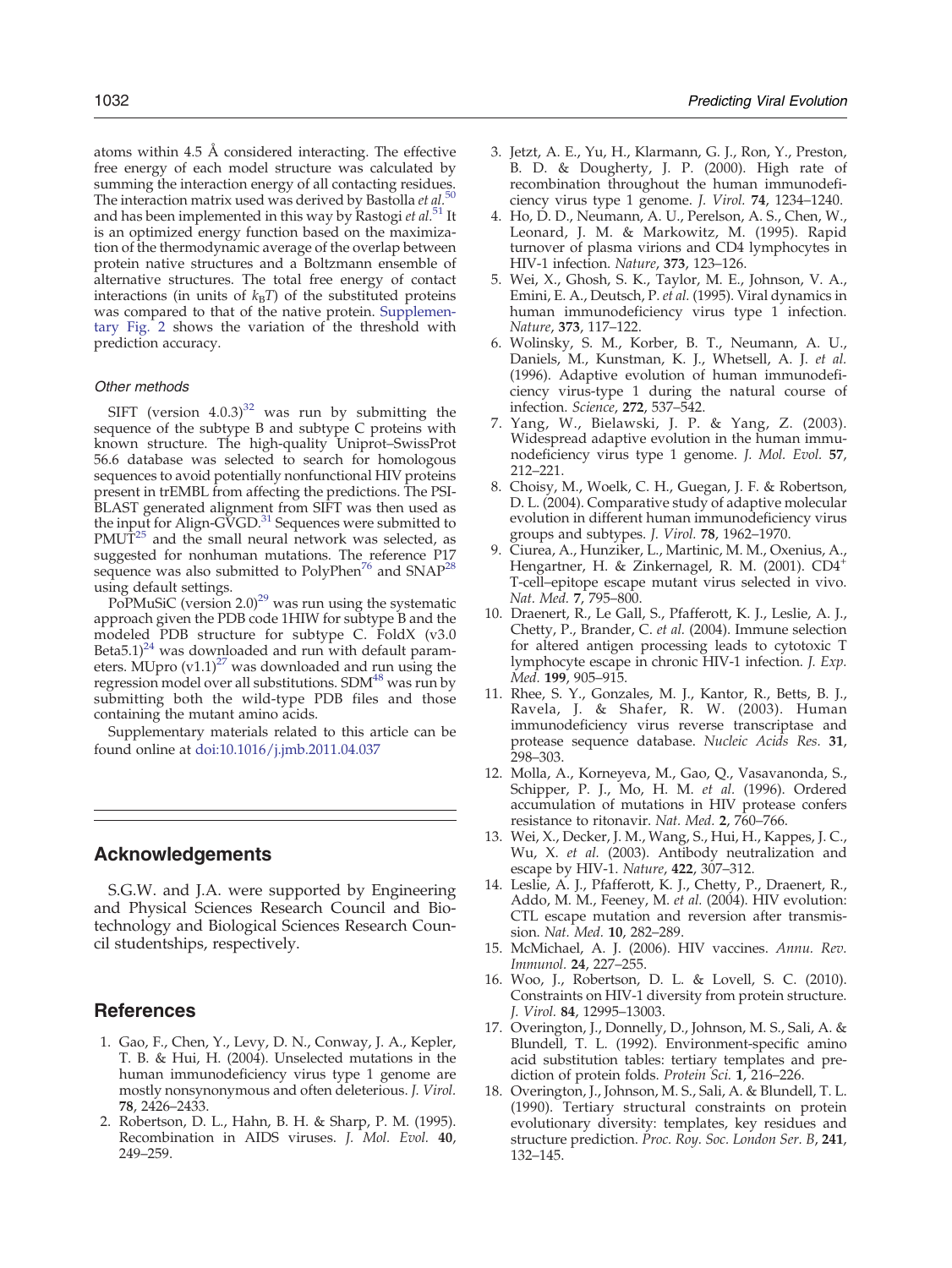- <span id="page-10-0"></span>19. Luthy, R., Bowie, J. U. & Eisenberg, D. (1992). Assessment of protein models with three-dimensional profiles. Nature, 356, 83–85.
- 20. Chelliah, V., Chen, L., Blundell, T. L. & Lovell, S. C. (2004). Distinguishing structural and functional restraints in evolution in order to identify interaction sites. J. Mol. Biol. 342, 1487–1504.
- 21. Burke, D. F., Worth, C. L., Priego, E. M., Cheng, T., Smink, L. J., Todd, J. A. & Blundell, T. L. (2007). Genome bioinformatic analysis of nonsynonymous SNPs. BMC Bioinformatics, 8, 301.
- 22. Word, J. M., Bateman, R. C., Presley, B. K., Lovell, S. C. & Richardson, D. C. (2000). Exploring steric constraints on protein mutations using MAGE/PROBE. Protein Sci. 9, 2251-2259.
- 23. Sunyaev, S., Ramensky, V., Koch, I., Lathe, W., III, Kondrashov, A. S. & Bork, P. (2001). Prediction of deleterious human alleles. Hum. Mol. Genet. 10, 591–597.
- 24. Guerois, R., Nielsen, J. E. & Serrano, L. (2002). Predicting changes in the stability of proteins and protein complexes: a study of more than 1000 mutations. J. Mol. Biol. 320, 369–387.
- 25. Ferrer-Costa, C., Orozco, M. & de la Cruz, X. (2004). Sequence-based prediction of pathological mutations. Proteins, 57, 811–819.
- 26. Yue, P., Li, Z. & Moult, J. (2005). Loss of protein structure stability as a major causative factor in monogenic disease. J. Mol. Biol. 353, 459–473.
- 27. Cheng, J., Randall, A. & Baldi, P. (2006). Prediction of protein stability changes for single-site mutations using support vector machines. Proteins, 62, 1125–1132.
- 28. Bromberg, Y., Yachdav, G. & Rost, B. (2008). SNAP predicts effect of mutations on protein function. Bioinformatics, 24, 2397–2398.
- 29. Dehouck, Y., Grosfils, A., Folch, B., Gilis, D., Bogaerts, P. & Rooman, M. (2009). Fast and accurate predictions of protein stability changes upon mutations using statistical potentials and neural networks: PoPMuSiC-2.0. Bioinformatics, 25, 2537–2543.
- 30. Stenson, P. D., Ball, E. V., Mort, M., Phillips, A. D., Shiel, J. A., Thomas, N. S. et al. (2003). Human Gene Mutation Database (HGMD): 2003 update. Hum. Mutat. 21, 577–581.
- 31. Mathe, E., Olivier, M., Kato, S., Ishioka, C., Hainaut, P. & Tavtigian, S. V. (2006). Computational approaches for predicting the biological effect of p53 missense mutations: a comparison of three sequence analysis based methods. Nucleic Acids Res. 34, 1317–1325.
- 32. Ng, P. C. & Henikoff, S. (2001). Predicting deleterious amino acid substitutions. Genome Res. 11, 863–874.
- 33. Drexler, K. E. (1981). Molecular engineering: an approach to the development of general capabilities for molecular manipulation. Proc. Natl Acad. Sci. USA, 78, 5275–5278.
- 34. Ponder, J. W. & Richards, F. M. (1987). Tertiary templates for proteins. Use of packing criteria in the enumeration of allowed sequences for different structural classes. J. Mol. Biol. 193, 775–791.
- 35. Dahiyat, B. I. & Mayo, S. L. (1997). Probing the role of packing specificity in protein design. Proc. Natl Acad. Sci. USA, 94, 10172–10177.
- 36. Sandberg, W. S. & Terwilliger, T. C. (1989). Influence of interior packing and hydrophobicity on the stability of a protein. Science, 245, 54–57.
- 37. Word, J. M., Lovell, S. C., LaBean, T. H., Taylor, H. C., Zalis, M. E., Presley, B. K. et al. (1999). Visualizing and quantifying molecular goodness of fit: small-probe contact dots with explicit hydrogen atoms. J. Mol. Biol. 285, 1711–1733.
- 38. Cuff, A. L. & Martin, A. C. (2004). Analysis of void volumes in proteins and application to stability of the p53 tumour suppressor protein. J. Mol. Biol. 344, 1199–1209.
- 39. Xu, J., Baase, W. A., Baldwin, E. & Matthews, B. W. (1998). The response of T4 lysozyme to large-to-small substitutions within the core and its relation to the hydrophobic effect. Protein Sci. 7, 158–177.
- 40. Fornasari, M. S., Parisi, G. & Echave, J. (2002). Sitespecific amino acid replacement matrices from structurally constrained protein evolution simulations. Mol. Biol. Evol. 19, 352–356.
- 41. Parisi, G. & Echave, J. (2001). Structural constraints and emergence of sequence patterns in protein evolution. Mol. Biol. Evol. 18, 750-756.
- 42. Fiorentini, S., Marini, E., Caracciolo, S. & Caruso, A. (2006). Functions of the HIV-1 matrix protein p17. New Microbiol. 29, 1–10.
- 43. Iversen, A. K., Stewart-Jones, G., Learn, G. H., Christie, N., Sylvester-Hviid, C., Armitage, A. E. et al. (2006). Conflicting selective forces affect T cell receptor contacts in an immunodominant human immunodeficiency virus epitope. Nat. Immunol. 7, 179–189.
- 44. Allen, T. M. & Altfeld, M. (2008). Crippling HIV one mutation at a time. J. Exp. Med. 205, 1003–1007.
- 45. Hill, C. P., Worthylake, D., Bancroft, D. P., Christensen, A. M. & Sundquist, W. I. (1996). Crystal structures of the trimeric human immunodeficiency virus type 1 matrix protein: implications for membrane association and assembly. Proc. Natl Acad. Sci. USA, 93, 3099–3104.
- 46. Matthews, B. W. (1975). Comparison of the predicted and observed secondary structure of T4 phage lysozyme. Biochim. Biophys. Acta, 405, 442–451.
- 47. Shankarappa, R., Margolick, J. B., Gange, S. J., Rodrigo, A. G., Upchurch, D., Farzadegan, H. et al. (1999). Consistent viral evolutionary changes associated with the progression of human immunodeficiency virus type 1 infection. J. Virol. 73, 10489–10502.
- 48. Topham, C. M., Srinivasan, N. & Blundell, T. L. (1997). Prediction of the stability of protein mutants based on structural environment-dependent amino acid substitution and propensity tables. Protein Eng. 10, 7–21.
- 49. Matthews, B. W. (1995). Studies on protein stability with T4 lysozyme. Adv. Protein Chem. 46, 249–278.
- 50. Bastolla, U., Farwer, J., Knapp, E. W. & Vendruscolo, M. (2001). How to guarantee optimal stability for most representative structures in the Protein Data Bank. Proteins, 44, 79–96.
- 51. Rastogi, S., Reuter, N. & Liberles, D. A. (2006). Evaluation of models for the evolution of protein sequences and functions under structural constraint. Biophys. Chem. 124, 134–144.
- 52. Pinney, J. W., Dickerson, J. E., Fu, W., Sanders-Beer, B. E., Ptak, R. G. & Robertson, D. L. (2009). HIV–host